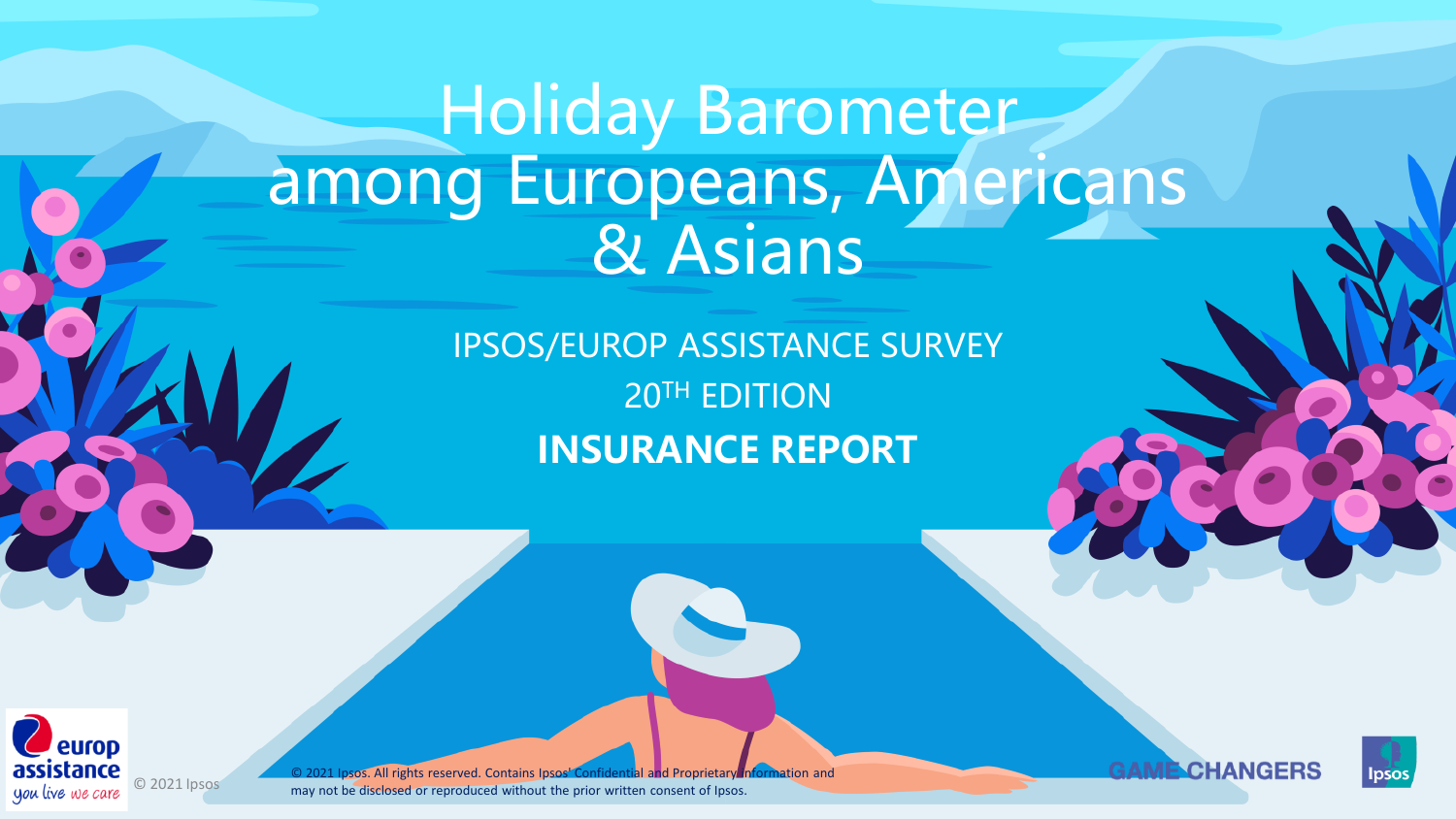## **SCOPE OF THE SURVEY**

## **14** COUNTRIES **14,002** INTERVIEWS

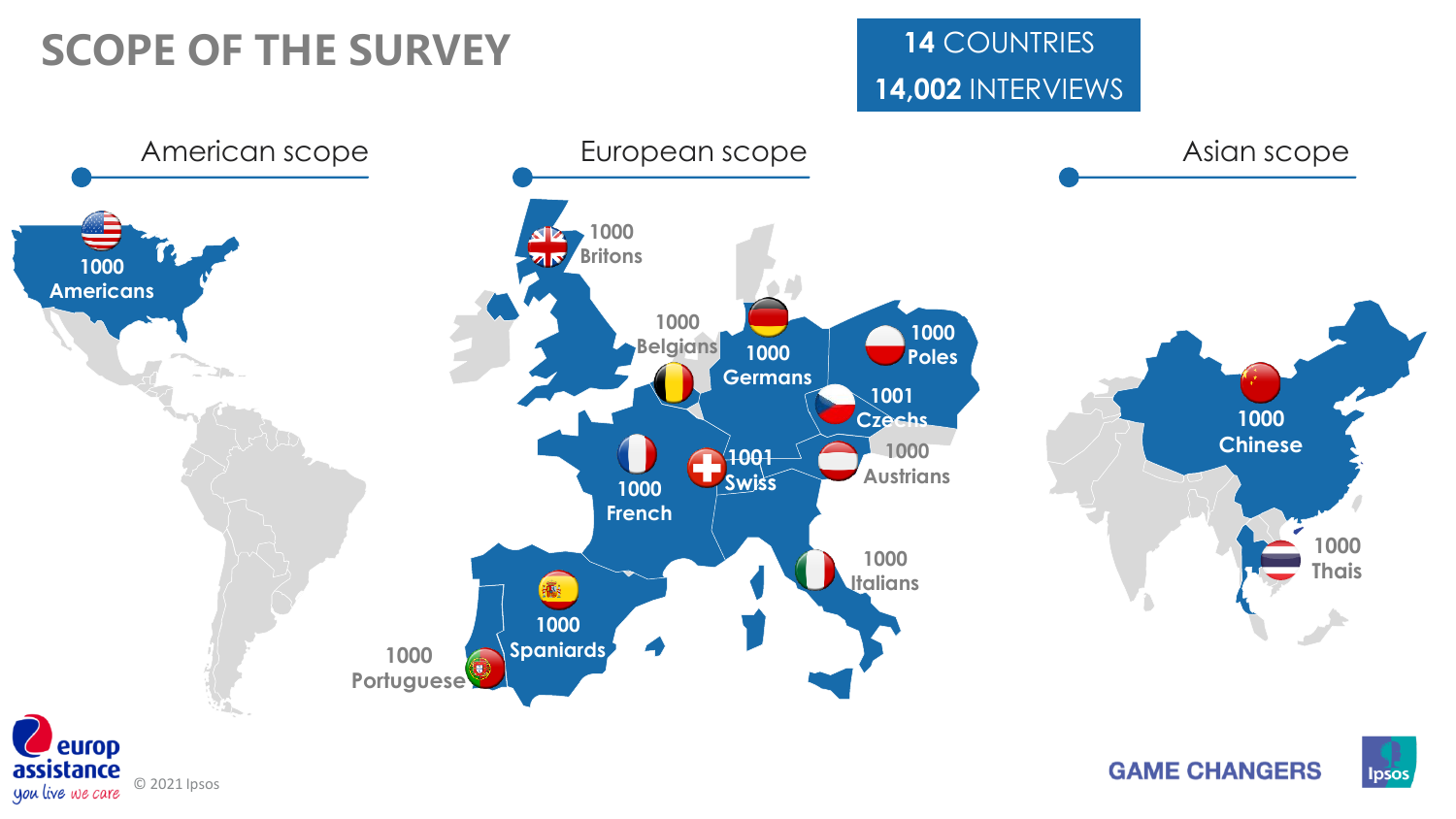## **METHODOLOGY**



#### **Samples**

In each country, the survey was conducted on a representative sample of each the population, aged 18 years and older, put together using the quota method (gender, age, profession) after stratification by region and by city size.



#### **Timeline**

The field studies were carried out between May 5th and May 20th 2021



#### **Method of data collection**

Online survey in the 14 countries



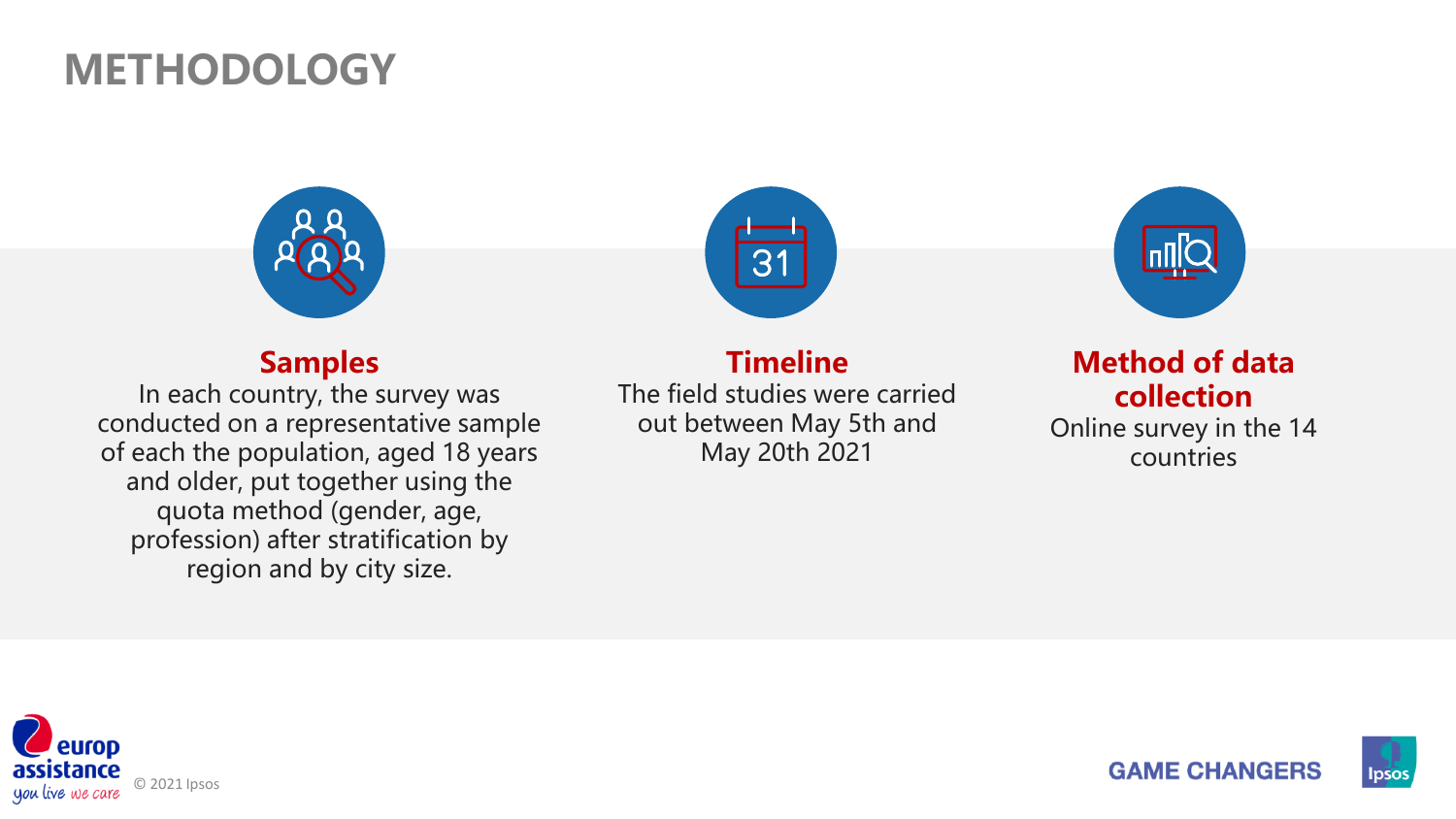#### **INFORMATION ARE THE MOST NECESSARY CONDITIONS TO CONSIDER TRAVELING THIS SUMMER. INSURANCE POLICIES IN CASE OF CANCELLATION OR NEED OF MEDICAL ASSISTANCE ARE ALSO IMPORTANT**

**WHICH SAFETY CONDITIONS SHOULD BE PROVIDED TO YOU TO CONSIDER TRAVELLING THIS SUMMER (%)** Basis: to all

|                                                                                                                                           |    |    |                      | <b>EUROPE</b> |    |                            | $\overline{\phantom{a}}$ |
|-------------------------------------------------------------------------------------------------------------------------------------------|----|----|----------------------|---------------|----|----------------------------|--------------------------|
| Cleanliness of transportation means                                                                                                       | 43 | 38 | 13                   | 43            | 39 | 51                         | 61                       |
| Detailed information about COVID19 situation and measures at<br>my destination                                                            | 35 | 41 | 17<br>$\vert$ 7      | 35            | 29 | 47                         | 53                       |
| All travellers required to be tested negative to COVID 19 before<br>joining travel facilities                                             | 35 | 36 | 21<br>8              | 35            | 28 | 51                         | 56                       |
| Travel insurance policy that provides trip cancellation<br>reimbursement if I or a family member become sick with COVID<br>before leaving | 34 | 40 | 18<br>8              | 34            | 28 | 38                         | 50                       |
| Medical assistance/repatriation policy that covers medical<br>assistance if I contract COVID19 when travelling                            | 32 | 41 | 19<br>8              | 32            | 23 | 50                         | 57                       |
| Being immunised against COVID 19                                                                                                          | 32 | 39 | 21<br>8              | 32            | 35 | 51                         | 54                       |
| Transportation and accommodations applying social distancing<br>rules                                                                     | 32 | 42 | $\vert$ 7<br>19      | 32            | 28 | 41                         | 51                       |
| All travellers required to be vaccinated against COVID 19 before<br>joining travel facilities                                             | 28 | 37 | 26<br> 9             | 28            | 29 | 41                         | 54                       |
| Travellers required to be tested at the travel facilities                                                                                 | 28 | 40 | 23<br>$\overline{9}$ | 28            | 23 | 48                         | 57                       |
| Vor devible conditions of booking my tickets/accommodations<br>assistance<br>$\sim$ $\sim$ $\sim$ $\sim$ $\sim$                           | 26 | 48 | 18                   | 26            | 22 | 33<br><b>GAME CHANGERS</b> | lpso:                    |

**SIStance**<br>live we care Would be necessary Would be greatly appreciated Would have no impact on my decision to travel again DK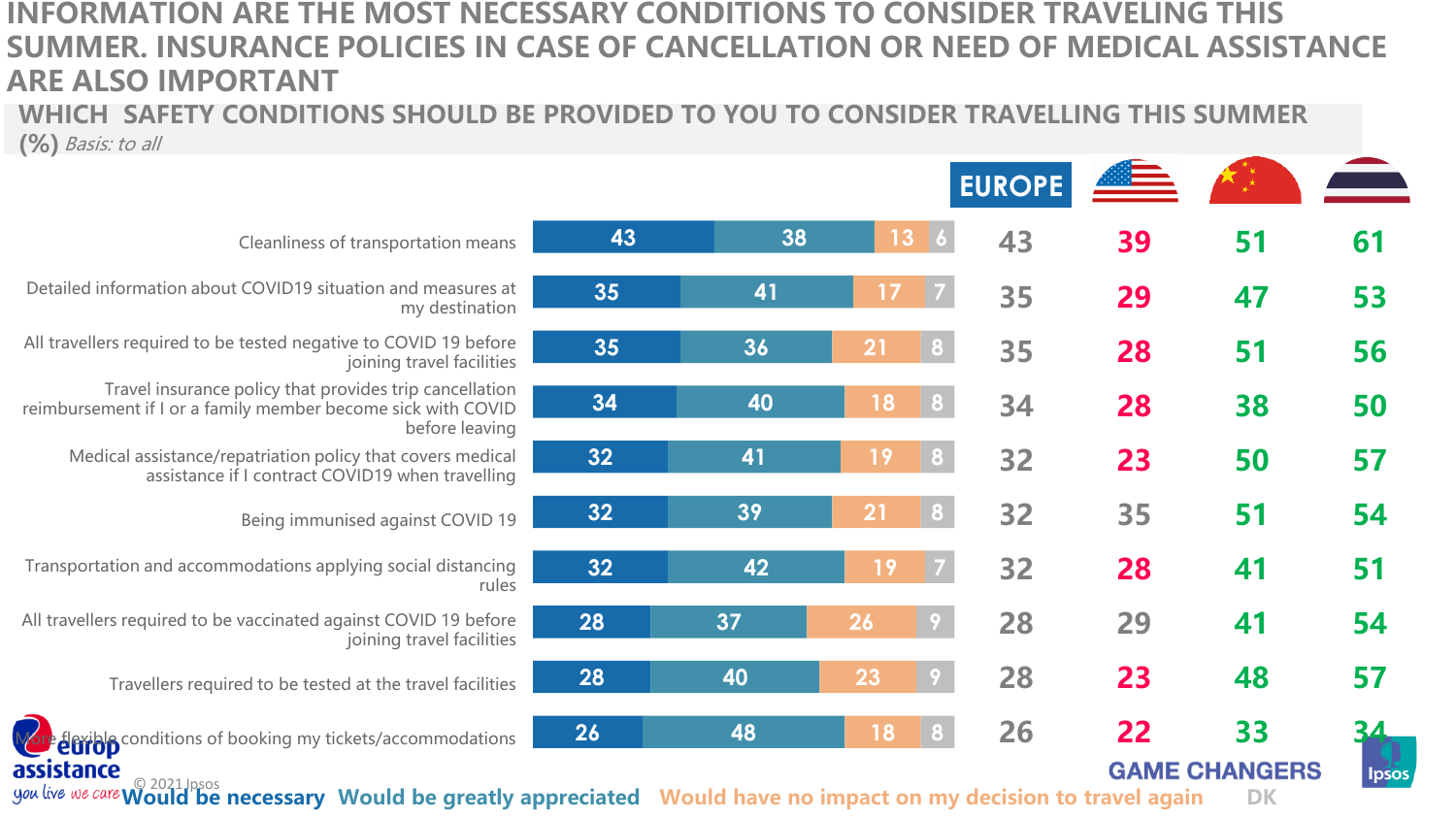## **AMONG THE EUROPEANS, THE PORTUGUESE, SPANIARDS AND BRITISH ARE THE MOST DEMANDING**

#### **NECESSARY CONDITIONS TO CONSIDER TRAVELLING THIS SUMMER**

**(%)**Basis: to all

 $\sim$ 

|                                                                                                                      |    | $\blacksquare$ and $\blacksquare$ |    |    | $\blacksquare$ | $\blacksquare$ |    |    |    |    |    |
|----------------------------------------------------------------------------------------------------------------------|----|-----------------------------------|----|----|----------------|----------------|----|----|----|----|----|
| Cleanliness of transportation means                                                                                  | 43 | 37                                | 34 | 37 | 41             | 49             | 30 | 56 | 54 | 36 | 47 |
| Detailed information about COVID19<br>situation                                                                      | 37 | 31                                | 23 | 28 | 36             | 34             | 22 | 47 | 46 | 29 | 41 |
| All travellers required to be tested<br>negative to COVID 19 before joining<br>travel facilities                     | 39 | 32                                | 23 | 29 | 33             | 36             | 22 | 46 | 50 | 26 | 41 |
| Travel insurance policy that provides trip<br>cancellation reimbursement if become<br>sick with COVID before leaving | 35 | 28                                | 25 | 34 | 32             | 29             | 22 | 41 | 42 | 30 | 46 |
| Medical assistance/repatriation policy<br>that covers medical assistance if<br>COVID19 when travelling               | 31 | 25                                | 21 | 28 | 29             | 32             | 21 | 45 | 45 | 23 | 39 |
| Being immunised against COVID 19                                                                                     | 29 | 24                                | 15 | 26 | 29             | 33             | 21 | 37 | 42 | 20 | 42 |
| Transportation and accommodations<br>applying Social distancing rules                                                | 23 | 30                                | 15 | 32 | 23             | 40             | 21 | 52 | 43 | 23 | 34 |
| All travellers required to be vaccinated<br>against COVID 19 before joining travel<br>facilities                     | 24 | 25                                | 15 | 24 | 24             | 29             | 18 | 34 | 38 | 17 | 37 |
| Travellers required to be tested at the<br>travel facilities                                                         | 24 | 28                                | 14 | 27 | 21             | 34             | 19 | 45 | 34 | 16 | 33 |
| More flexible conditions of booking my<br>tickets/accommodations                                                     | 25 | 22                                | 10 | 27 | 23             | 24             | 14 | 32 | 34 | 25 | 36 |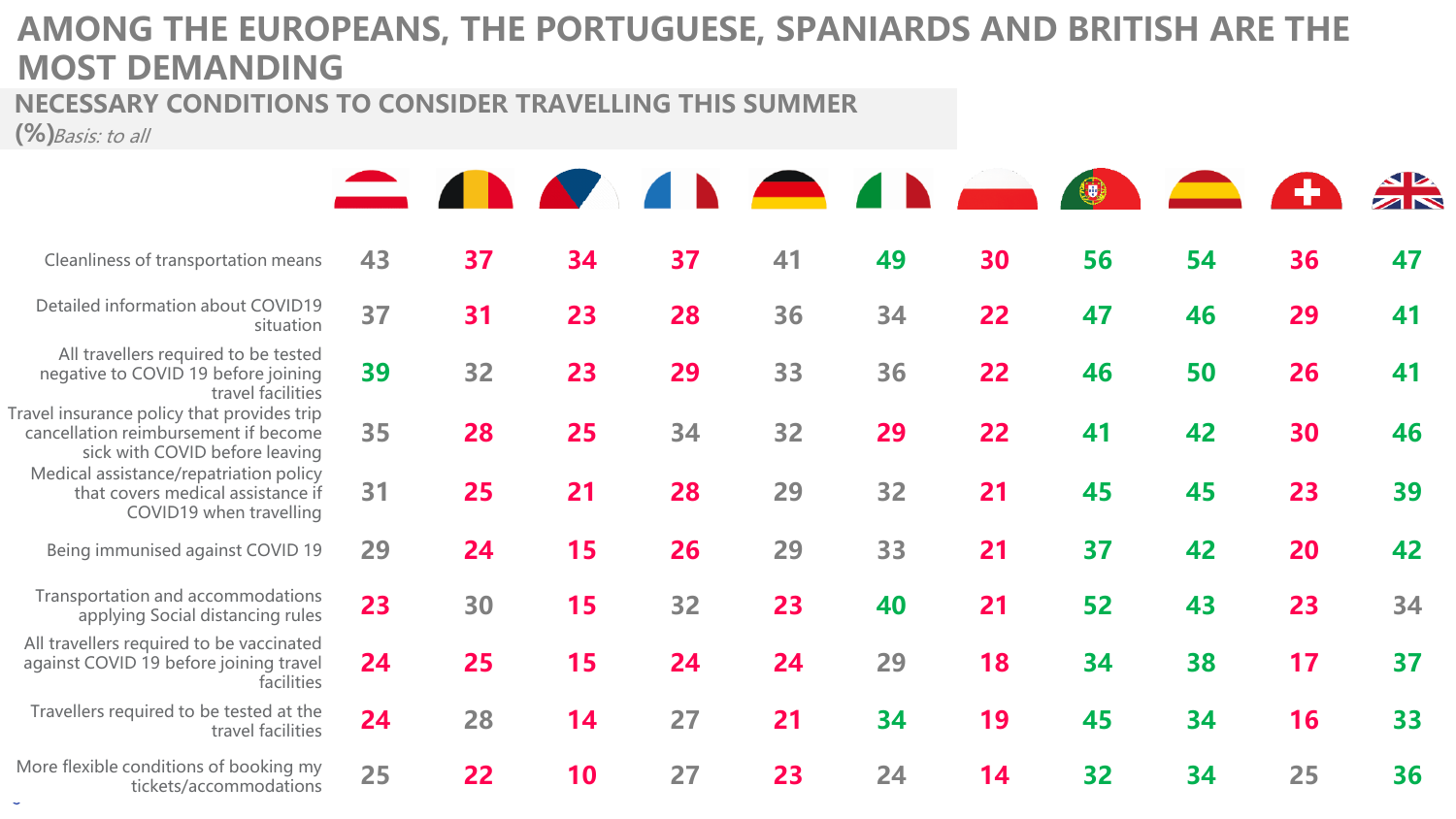## **3 OUT OF 5 EUROPEANS ARE INSURED AGAINST A VEHICLE BREAKING DOWN, A PROBLEM CONCERNING THEIR HOME OR A HEALTH PROBLEM WHEN TRAVELING**

**WHEN YOU GO ON A TRIP, ARE YOU USUALLY COVERED BY AN INSURANCE OR PROTECTION POLICY FOR THE FOLLOWING RISKS? (%)** Basis: to all

|                                         |                                                                                           | <b>EUROPE</b> |    |                            |    |
|-----------------------------------------|-------------------------------------------------------------------------------------------|---------------|----|----------------------------|----|
|                                         | $\frac{1}{2}$<br>Your vehicle breaks down                                                 | 64            | 63 | 64                         | 79 |
|                                         | A problem concerning your home<br>$\overline{\Xi}$                                        | 60            | 58 | 56                         |    |
|                                         | Ô<br>A health problem affecting me or a<br>person traveling with me                       | 60            | 56 |                            |    |
|                                         | PE<br>A plane, train, car accident etc.                                                   | 56            | 57 | 87                         | 83 |
| europ<br>assistance<br>you live we care | The loss of your personal belongings<br>11 H<br>(luggage, clothes, money)<br>© 2021 Ipsos | 54            | 51 | 58<br><b>GAME CHANGERS</b> |    |

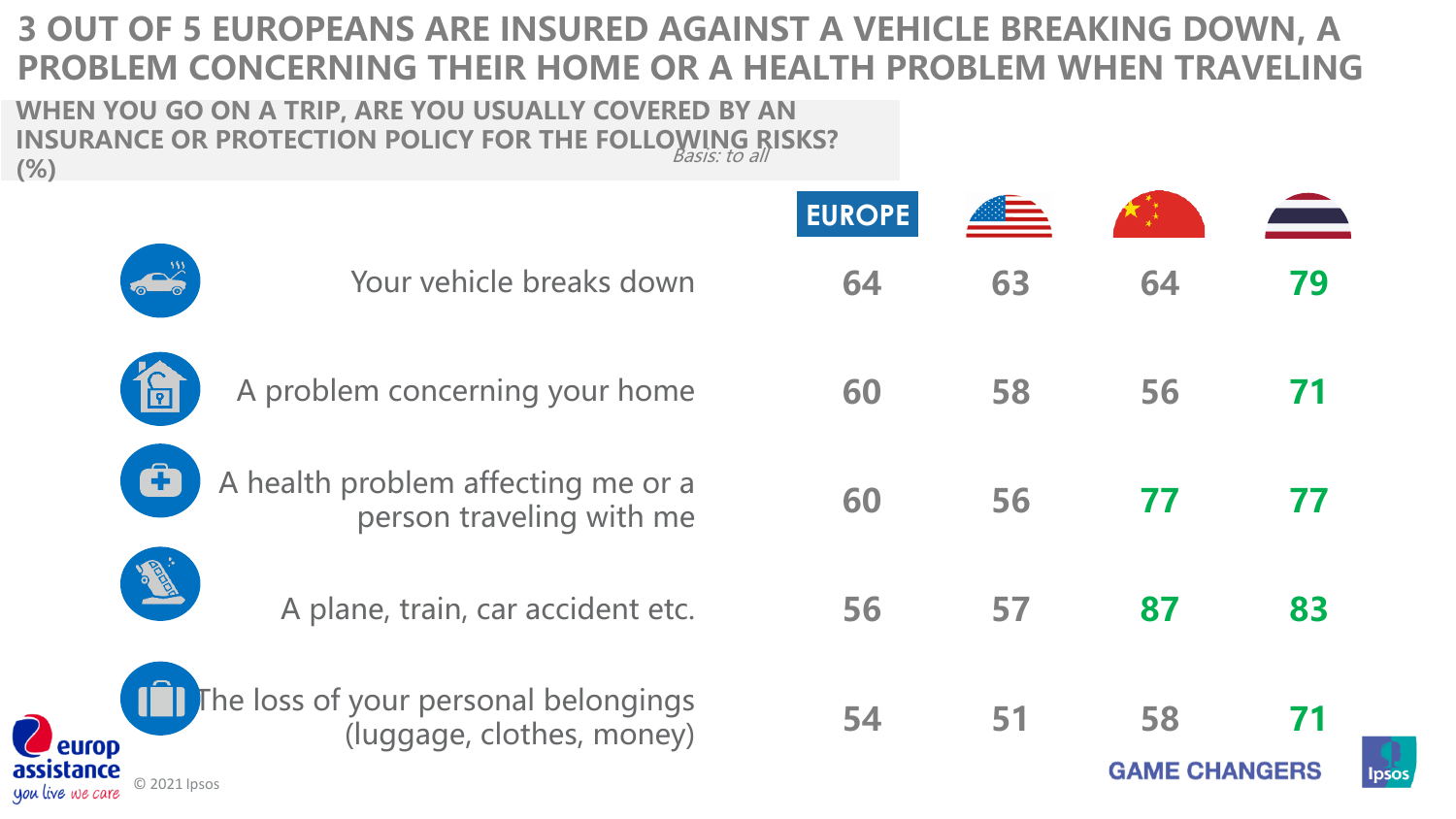## **GLOBALLY, EUROPEANS AND AMERICANS HAVE THE SAME LEVEL OF COVERAGE, EXCEPT WHEN IT COMES TO THE RISK OF ATTACK**

**WHEN YOU GO ON A TRIP, ARE YOU USUALLY COVERED BY AN INSURANCE OR PROTECTION POLICY FOR THE FOLLOWING RISKS? (%)** Basis: to all

| ັ∕                       |                                                                                  | <b>EUROPE</b> |    |                      |      |
|--------------------------|----------------------------------------------------------------------------------|---------------|----|----------------------|------|
|                          | Illness amongst family or friends<br>who are staying behind                      | 45            | 48 | 71                   | 77   |
|                          | The risk of a personal attack                                                    | 43            | 37 | 73                   | 72   |
|                          | The risk of a natural disaster<br>(earthquake, volcanic eruption, flooding etc.) | 38            | 40 | 64                   | 69   |
| <b>Agy</b>               | A transport strike or delays                                                     | 34            | 36 | 65                   | 65   |
| europ                    | The risk of a terrorist attack                                                   | 29            | 34 | 54                   | 68   |
| sistance<br>live we care | © 2021 Ipsos                                                                     |               |    | <b>GAME CHANGERS</b> | lpso |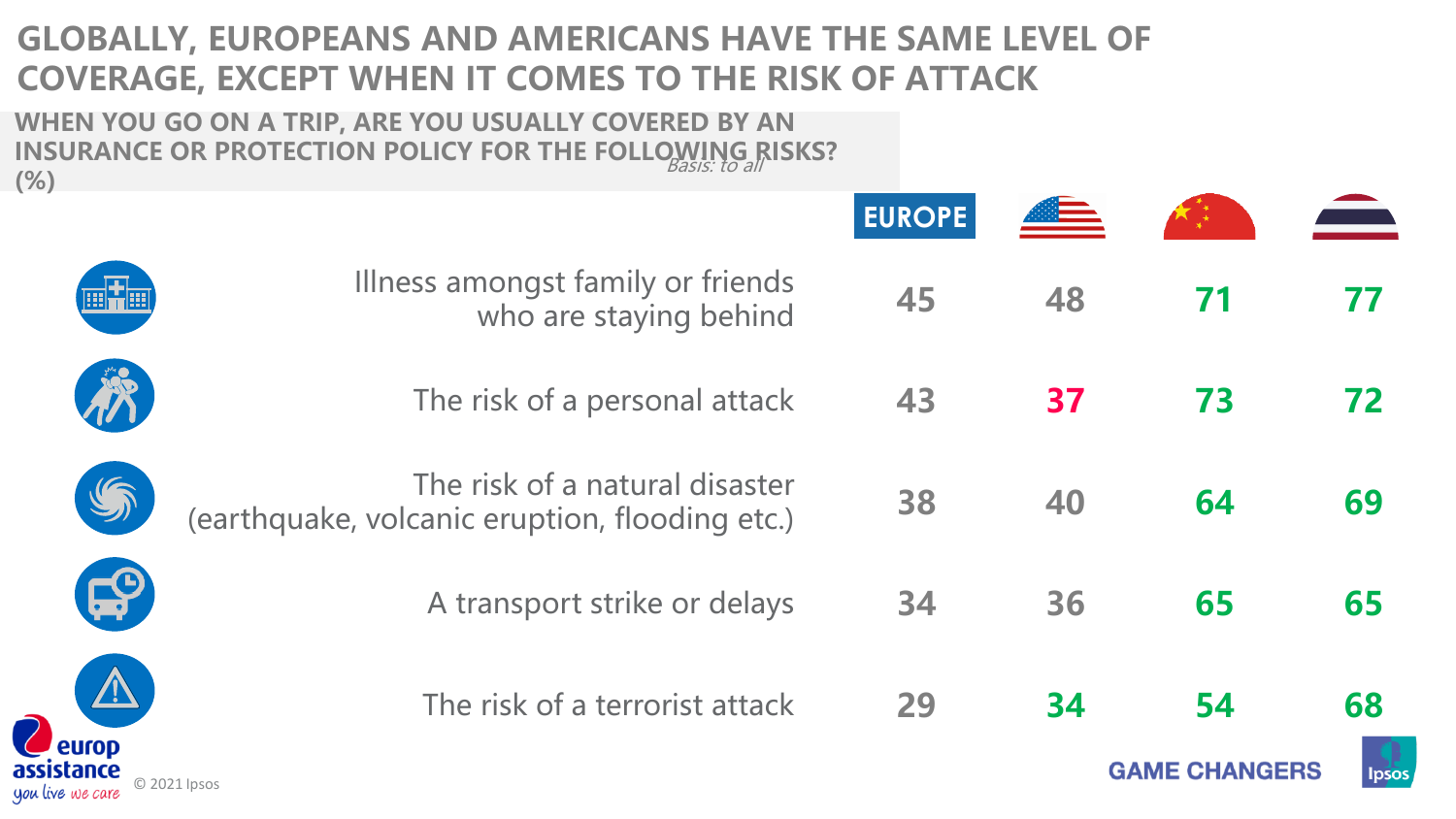### **AMONG THE EUROPEANS, THE SWISS, FRENCH AND AUSTRIANS ARE THE MOST COVERED BY AN INSURANCE POLICY…**

**WHEN YOU GO ON A TRIP, ARE YOU USUALLY COVERED BY AN INSURANCE OR PROTECTION POLICY FOR THE FOLLOWING RISKS? (%)** Basis: to all

|--|

| 62                                  |  |  |  |  |  |  |
|-------------------------------------|--|--|--|--|--|--|
| 10 70 66 62 76 65 42 46 57 65 71 56 |  |  |  |  |  |  |
| • 64 70 74 70 61 40 49 56 59 68 68  |  |  |  |  |  |  |
| 68 63 57 61 59 44 45 52 59 68 65    |  |  |  |  |  |  |
| 67 48 67 62 55 35 41 46 52 72 71    |  |  |  |  |  |  |

**assistance**<br>you live we care © 2021 Ipsos

**GAME CHANGERS** 

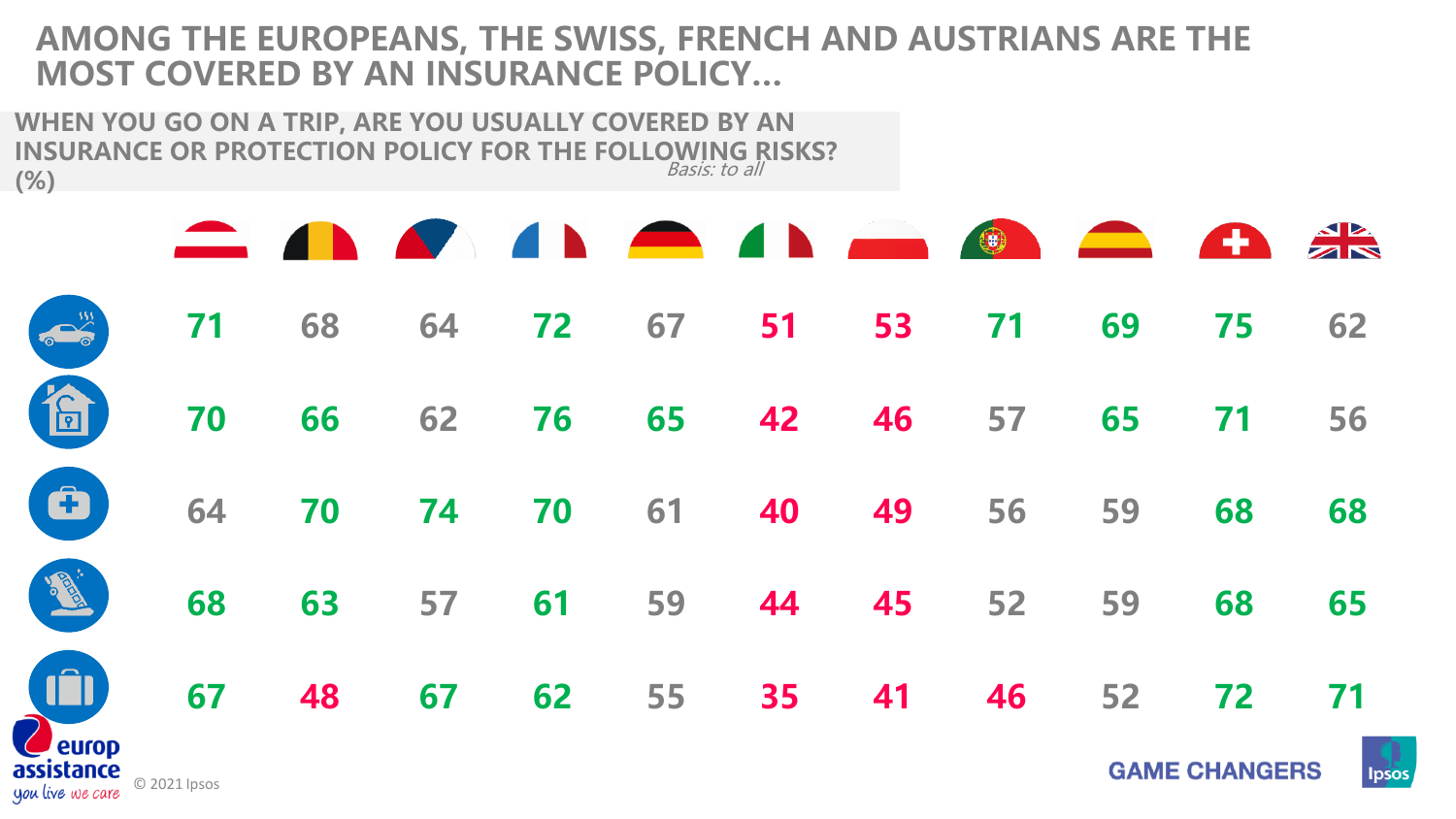## **… THE ITALIANS AND THE POLES ARE THE LESS COVERED OVERALL**

**WHEN YOU GO ON A TRIP, ARE YOU USUALLY COVERED BY AN INSURANCE OR PROTECTION POLICY FOR THE FOLLOWING RISKS? (%)** Basis: to all

|                                                                                                                                                |  | <b>CANAL AND OCEAN</b>     |  |  |  |       |
|------------------------------------------------------------------------------------------------------------------------------------------------|--|----------------------------|--|--|--|-------|
| $\mathbb{H}^2$                                                                                                                                 |  | 56 51 44 50 48 30 40 47 46 |  |  |  | 53 50 |
| 53 39 48 52 39 24 36 40 47 59 53                                                                                                               |  |                            |  |  |  |       |
| 44 35 44 47 35 26 28 39 37 46 47                                                                                                               |  |                            |  |  |  |       |
| $\begin{array}{cccccccccccc} \begin{array}{cccccccccc} \bullet & 41 & 25 & 28 & 37 & 33 & 24 & 22 & 36 & 33 & 41 & 51 \end{array} \end{array}$ |  |                            |  |  |  |       |
| 4 30 26 25 39 25 20 22 30 29 30 37                                                                                                             |  |                            |  |  |  |       |

**assistance**<br>you live we care © 2021 Ipsos

**GAME CHANGERS** 

Ipsos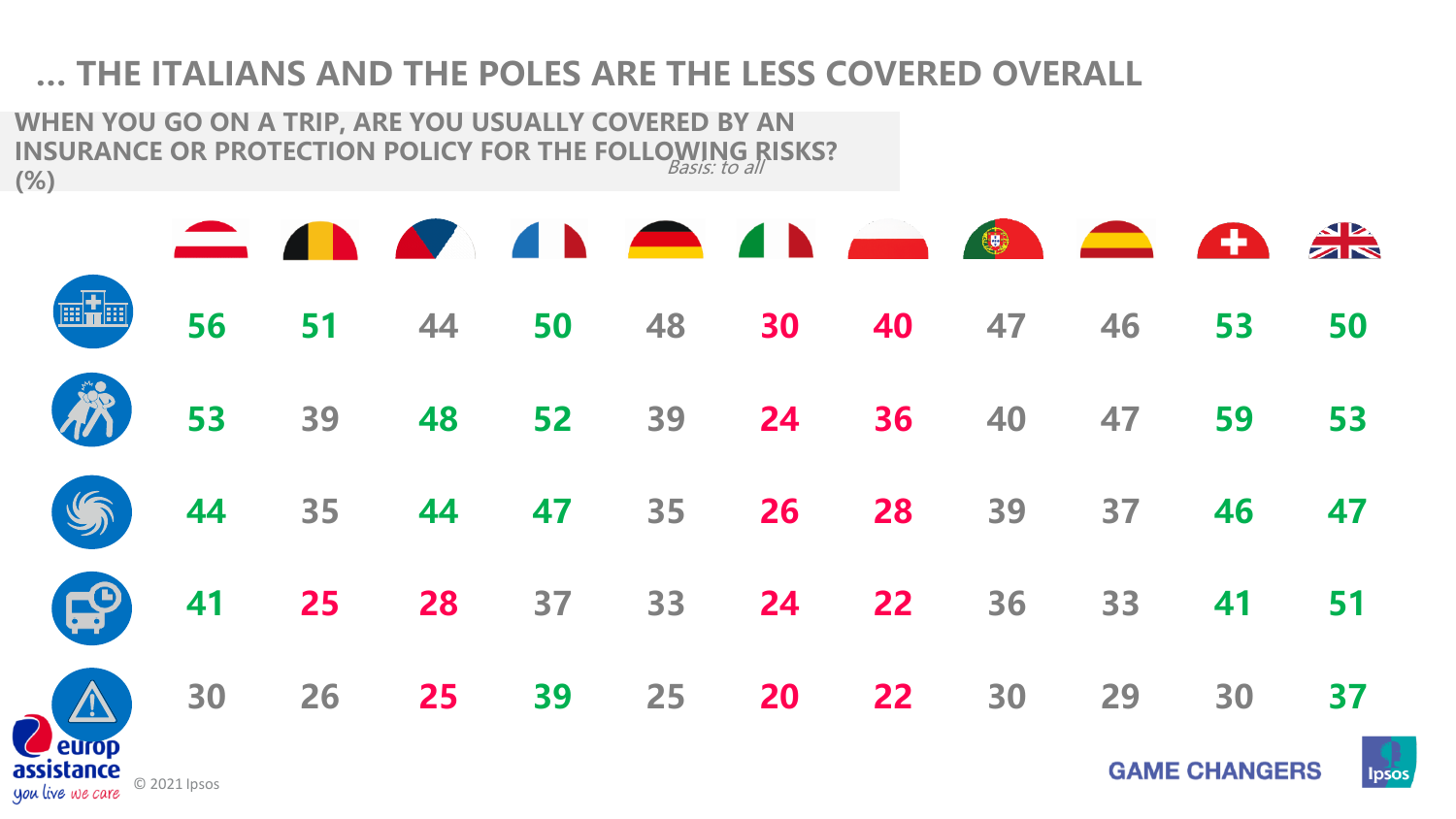## **TRAVEL INSURANCE IS MOSTLY REQUIRED FOR EMERGENCY EXPENSES AND KEEPING INFORMED ON THE COVID STATUS AT DESTINATION**





*Thinking about your next trip, how important is it for you to have travel insurance coverage for each of the following? Base : Those who planned to purchase travel insurance or assistance for their future trips*





**11 StallCe** © 2021 Ipsos<br>*live we care* © 2021 Ipsos<br>*Very important at all* Don't know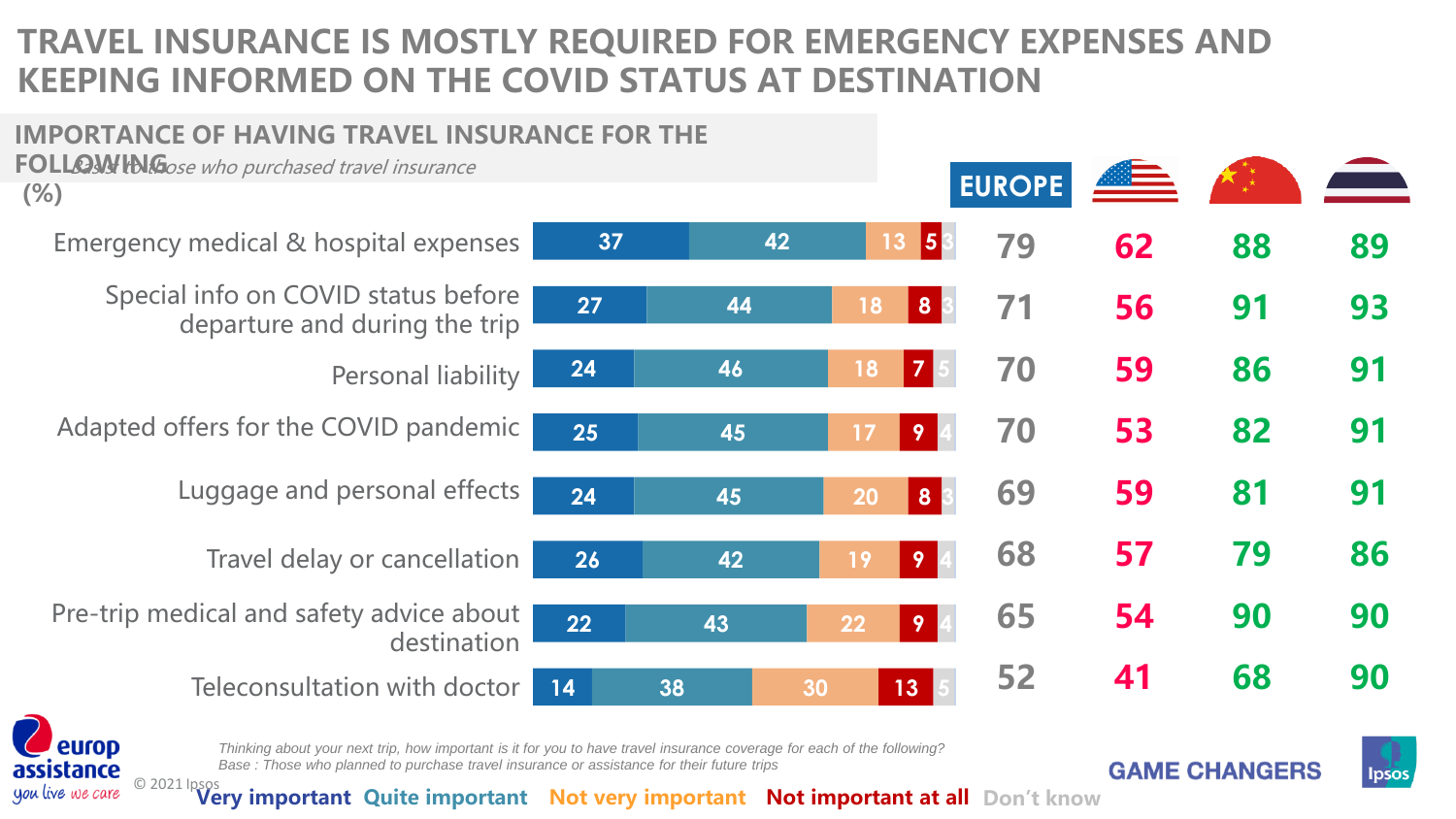## **BEING COVERED FOR EMERGENCY EXPENSES IS THE MOST IMPORTANT IN ALL THE EUROPEAN COUNTRIES**

**IMPORTANCE OF HAVING TRAVEL INSURANCE FOR THE** 

FOLLGWING nose who purchased travel insurance

**(%)**

| Emergency medical &<br>hospital expenses                                | 76 | 81 | 80 | 80 | 72 | 77 | 77 | 85 | 83 | 73 | 81 |
|-------------------------------------------------------------------------|----|----|----|----|----|----|----|----|----|----|----|
| Special info on COVID<br>status before departure<br>and during the trip | 67 | 63 | 70 | 71 | 65 | 75 | 66 | 81 | 77 | 64 | 74 |
| Personal liability                                                      | 59 | 73 | 73 | 75 | 56 | 70 | 74 | 80 | 75 | 65 | 73 |
| Adapted offers for the<br>COVID pandemic                                | 64 | 63 | 66 | 71 | 61 | 74 | 67 | 81 | 76 | 64 | 75 |
| Luggage and personal<br>effects                                         | 65 | 68 | 73 | 68 | 54 | 63 | 73 | 79 | 81 | 64 | 78 |
| Travel delay or<br>cancellation                                         | 61 | 68 | 70 | 68 | 58 | 67 | 68 | 78 | 77 | 64 | 75 |
| Pre-trip medical and<br>safety advice about<br>destination              | 62 | 60 | 68 | 65 | 57 | 69 | 67 | 75 | 71 | 57 | 65 |
| <b>Teleconsultation with</b><br>doctor<br>$101$ $21121$ incoc           | 44 | 51 | 51 | 51 | 42 | 51 | 60 | 69 | 67 | 44 | 49 |

you live we care  $\bigcirc$  zuzi ipsos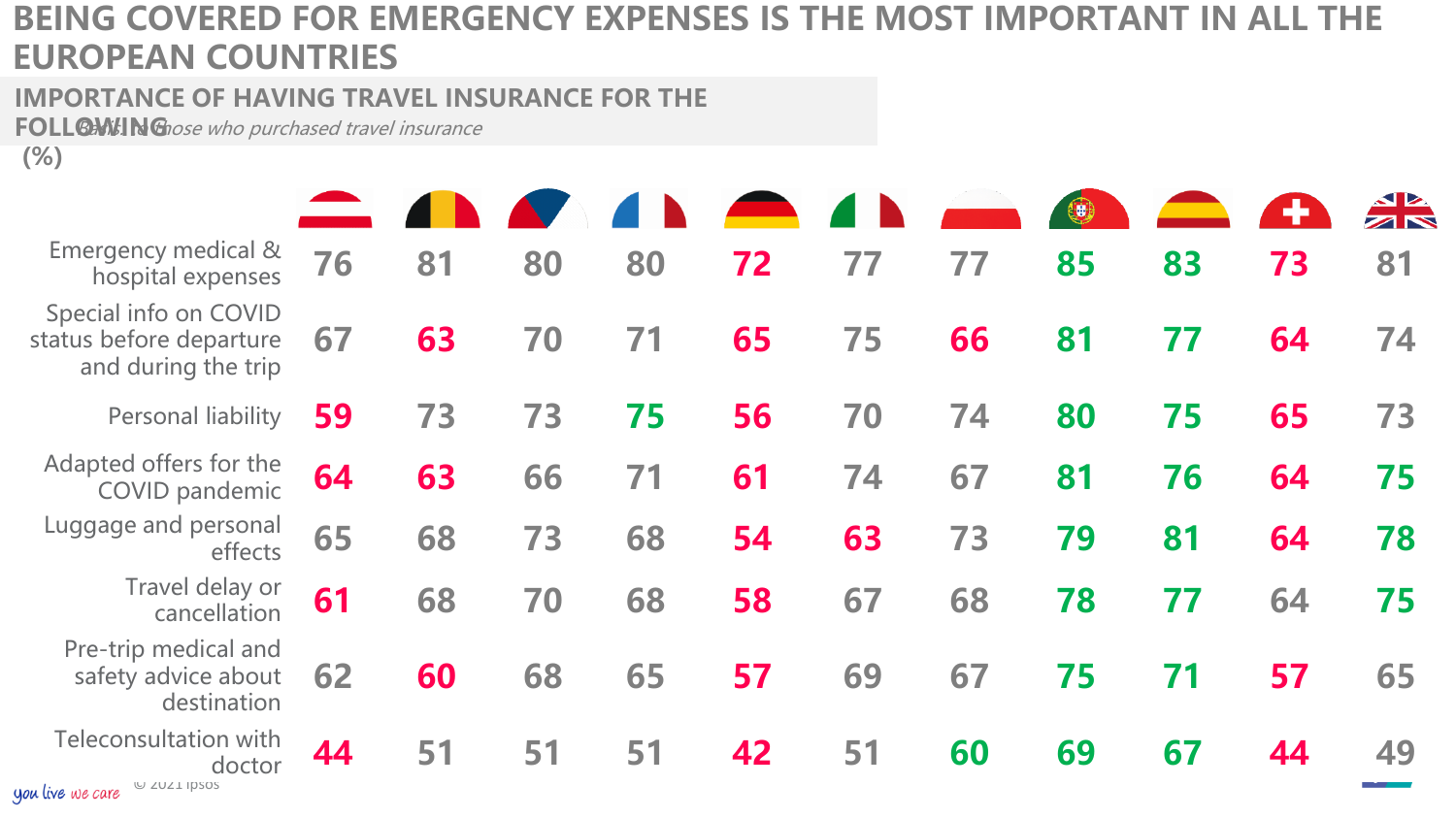## **THE TRAVEL INSURANCE COMPANY IS STILL THE #1 CHANNEL FOR PURCHASING A TRAVEL INSURANCE IN EUROPE. IN THE US, THE CREDIT CARD COMPANY REMAINS THE MAIN CHANNEL**

#### **HOW DID YOU ULTIMATELY MAKE YOUR PURCHASE OF TRAVEL INSURANCE ?**

**(%)** Basis: to those who purchased travel insurance

|                                                                        | <b>EUROPE</b> |             |    |    | ≏                    |
|------------------------------------------------------------------------|---------------|-------------|----|----|----------------------|
| Directly from a travel insurance company                               | 34            | $-3pts$     | 16 | 26 | 33                   |
| Through my credit card company                                         | 17            | $=$         | 26 | 8  | 22                   |
| Online through a insurance comparison<br>website                       | 14            | $=$         | 13 | 16 | 31                   |
| Through a travel agent                                                 | 13            | $-1pt$      | 14 | 19 | 25                   |
| Directly from an insurance broker                                      | 13            | $\quad =$   | 16 | 13 | 29                   |
| Directly from an assistance company                                    | 10            | $+2pt$<br>S | 8  | 28 | 24                   |
| Through an online travel agency website<br>during checkout             | 9             | $=$         | 18 | 24 | 26                   |
| Through the hotel provider                                             | 7             | $+2pt$<br>S | 19 | 19 | 19                   |
| Through my airline, cruise line, or railway<br>company<br><b>europ</b> | 6             | $-1pt$      | 19 | 29 | 20                   |
| assistance<br>© 2021 Ipsos<br>you live we care                         |               |             |    |    | <b>GAME CHANGERS</b> |

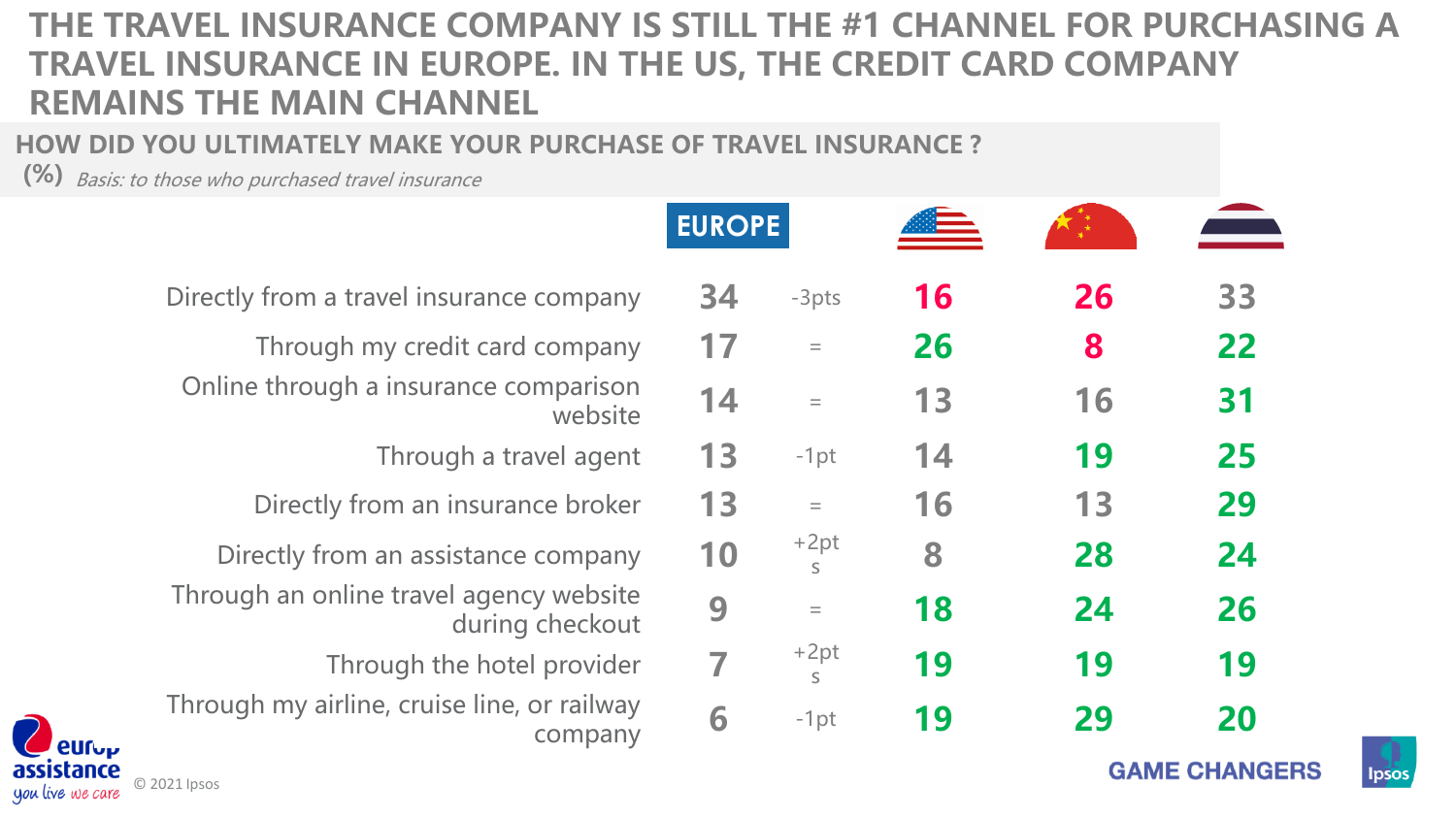## **TRAVEL INSURANCE COMPANIES ARE PARTICULARLY POPULAR IN FRANCE AND IN SWISS**

#### **HOW DID YOU ULTIMATELY MAKE YOUR PURCHASE OF TRAVEL INSURANCE ?**

**(%)**Basis: to those who purchased travel insurance

| Directly from a travel<br>insurance company                   | 30 | 29 | 23                      | 52                      | 37 | 29 | 34 | 26                       | 20 | 51 | 23 |
|---------------------------------------------------------------|----|----|-------------------------|-------------------------|----|----|----|--------------------------|----|----|----|
| Through my credit card<br>company                             | 30 | 13 | 20                      | 27                      | 18 | 11 | 9  | 16                       | 13 | 16 | 13 |
| Online through a<br>insurance comparison<br>website           | 9  | 6  | 25                      | $\overline{\mathbf{3}}$ | 15 | 11 | 13 | 9                        | 12 | 8  | 34 |
| Through a travel agent                                        | 11 | 12 | 18                      | 9                       | 12 | 14 | 23 | 23                       | 19 | 8  | 5  |
| Directly from an<br>insurance broker                          | 26 | 28 | 13                      | 8                       | 20 | 10 | 12 | 17                       | 13 | 16 | 12 |
| Directly from an<br>assistance company                        | 10 | 14 | 8                       | 10                      | 9  | 8  | 17 | 9                        | 9  | 17 | 6  |
| Through an online travel<br>agency website during<br>checkout | 9  | 6  | 10                      | 6                       | 10 | 13 | 5  | 11                       |    | 6  | 8  |
| Through the hotel<br>provider                                 | 6  | 5  | $\overline{\mathbf{3}}$ | 4                       | 7  | 11 | 6  | $\overline{\mathcal{L}}$ | 12 | 9  | 6  |
| Through my airline, cruise<br>line, or railway company        | 6  |    |                         | 5                       | 6  | 9  | 5  | 10                       | 8  | 9  |    |

 $\ddot{\phantom{0}}$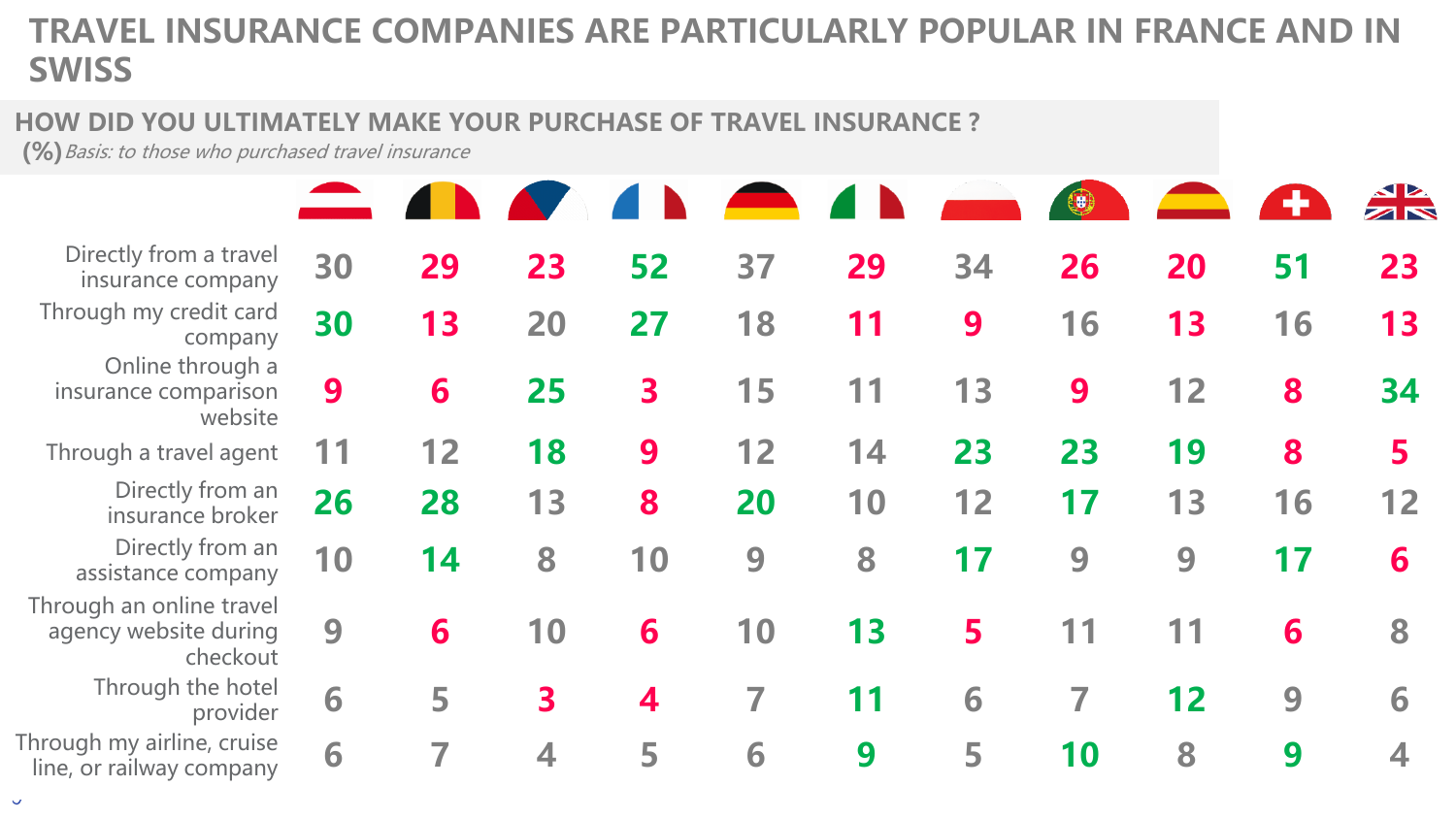## **THE PRESENCE TO MIND, THE COST AND THE RARITY OF THE TRAVELS ARE THE MAIN REASONS NOT TO PURCHASE INSURANCE IN EUROPE AND IN THE US**

**WHY DID YOU DECIDE NOT TO PURCHASE TRAVEL INSURANCE FOR YOUR VACATION** 

**TRAVEL?**<br>(%) <sup>*Basis: t*</sup> **Basis:** to those who didn't purchase travel insurance

|                                                               | <b>EUROPE</b> |                   |    |                  | $\blacksquare$ |
|---------------------------------------------------------------|---------------|-------------------|----|------------------|----------------|
| I didn't think about it                                       | 31            | $-3pts$           | 27 | 30               | 14             |
| It is too expensive                                           | 28            | -2pts             | 31 | 9                | 23             |
| I don't travel often enough                                   | 27            | $\equiv$          | 30 | 66               | 42             |
| don't travel that far                                         | 24            | $+3pts$           | 22 | 22               | 21             |
| don't take risks                                              | 19            | $\qquad \qquad -$ | 9  | 29               | 17             |
| It is already included with my credit card                    | 6             | $+1pt$            | 5  | 4                | $\bf{0}$       |
| I didn't find insurance that covered what I needed<br>covered | 5             |                   | 5  | $\boldsymbol{0}$ | 16             |



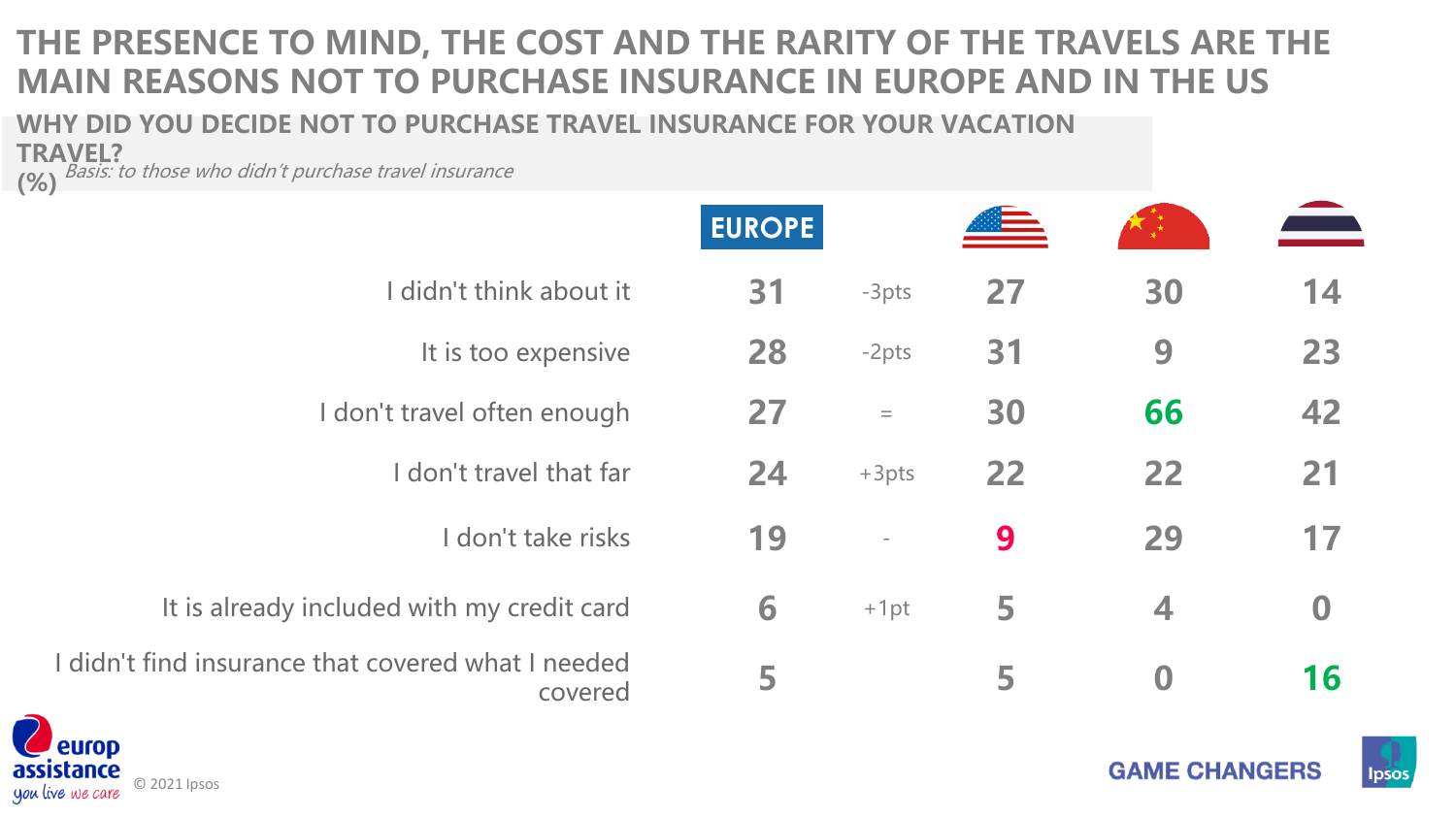## **THE REASONS NOT TO PURCHASE TRAVEL INSURANCE ARE VERY DIVERSE AMONG THE EUROPEANS. THE DISTANCE OF THE TRIP IS PARTICULARLY IMPORTANT FOR THE CZECHS AND THE POLES, AND SO IS THE COST FOR PORTUGUESE**

**WHY DID YOU DECIDE NOT TO PURCHASE TRAVEL INSURANCE FOR YOUR VACATION TRAVEL?** 

**(%)** Basis: to those who didn't purchase travel insurance

|                                                                                  |          |    |                      |    | $\blacksquare$ |                         |    | $\bigcirc$ |                         | $\bullet$ |        |
|----------------------------------------------------------------------------------|----------|----|----------------------|----|----------------|-------------------------|----|------------|-------------------------|-----------|--------|
| I didn't think about it                                                          | 31       | 33 | 26                   | 26 | 16             | 43                      | 23 | 31         | 36                      | 43        | 21     |
| It is too expensive                                                              | 23       | 33 | 14                   | 28 | 35             | 27                      | 31 | 43         | 29                      | 23        | 22     |
| I don't travel often<br>enough                                                   | 13       | 21 | 25                   | 21 | 23             | 27                      | 32 | 35         | 27                      | 25        | 32     |
| I don't travel that far                                                          | 32       | 20 | 41                   | 12 | 27             | 23                      | 32 | 17         | 21                      | 18        | 26     |
| don't take risks                                                                 | 19       | 22 | 13                   | 12 | 25             | 26                      | 25 | 5          | 15                      | 27        | 3      |
| It is already included<br>with my credit card                                    | 14       | 7  | $\blacktriangleleft$ | 22 | 4              | 1                       | 4  |            | $\overline{\mathbf{4}}$ | 12        | 9      |
| didn't find insurance<br>that covered what I<br>needed covered<br><b>C</b> europ | $\bf{0}$ | 4  | 4                    | 3  | 12             | $\overline{\mathbf{4}}$ | 6  | 8          | 1                       |           | 6      |
| assistance                                                                       |          |    |                      |    |                |                         |    |            | <b>GAME CHANGERS</b>    |           | lpsos. |

*uou live we care*  $\odot$  2021 Ipsos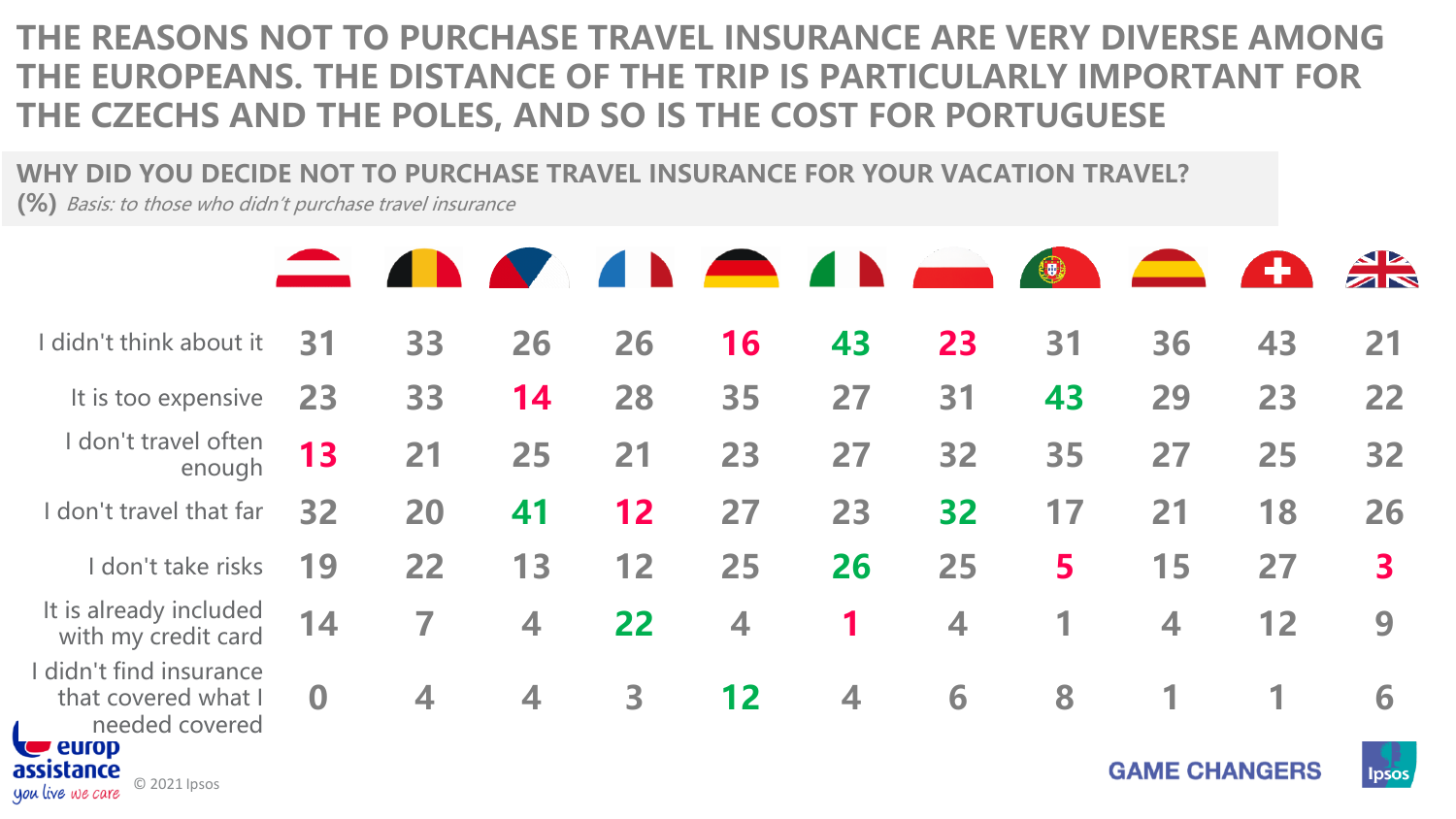## **PRICE REMAINS THE #1 CRITERIA WHEN PICKING A TRAVEL INSURANCE COMPANY FOR THE EUROPEANS AND THE AMERICANS. THE ASIANS FAVOR THE RANGE OF SERVICES OFFERED**

#### **WHEN PICKING A TRAVEL INSURANCE COMPANY, WHAT WOULD BE**  THE CRITERIA INFLUENCING THE MOST YOUR CHOICE? 4%)

|                                                                                     | <b>EUROPE</b> |    |    |    |
|-------------------------------------------------------------------------------------|---------------|----|----|----|
| Affordable prices                                                                   | 34            | 39 | 18 | 18 |
| Full range of products and services offered                                         |               | 15 | 21 | 22 |
| Reputation of the insurance company                                                 | 13            | 13 | 18 | 10 |
| Availability of customized policy offers                                            | 11            | 6  | 6  | 10 |
| Having someone recommend it to you                                                  |               | 6  | 5  | 6  |
| International presence of the company                                               | 6             | 3  | 10 | 4  |
| Availability of solutions respectful of the<br>environment and socially responsible |               | 5  | 17 | 23 |
| Seeing an advertisement for it                                                      |               |    |    |    |





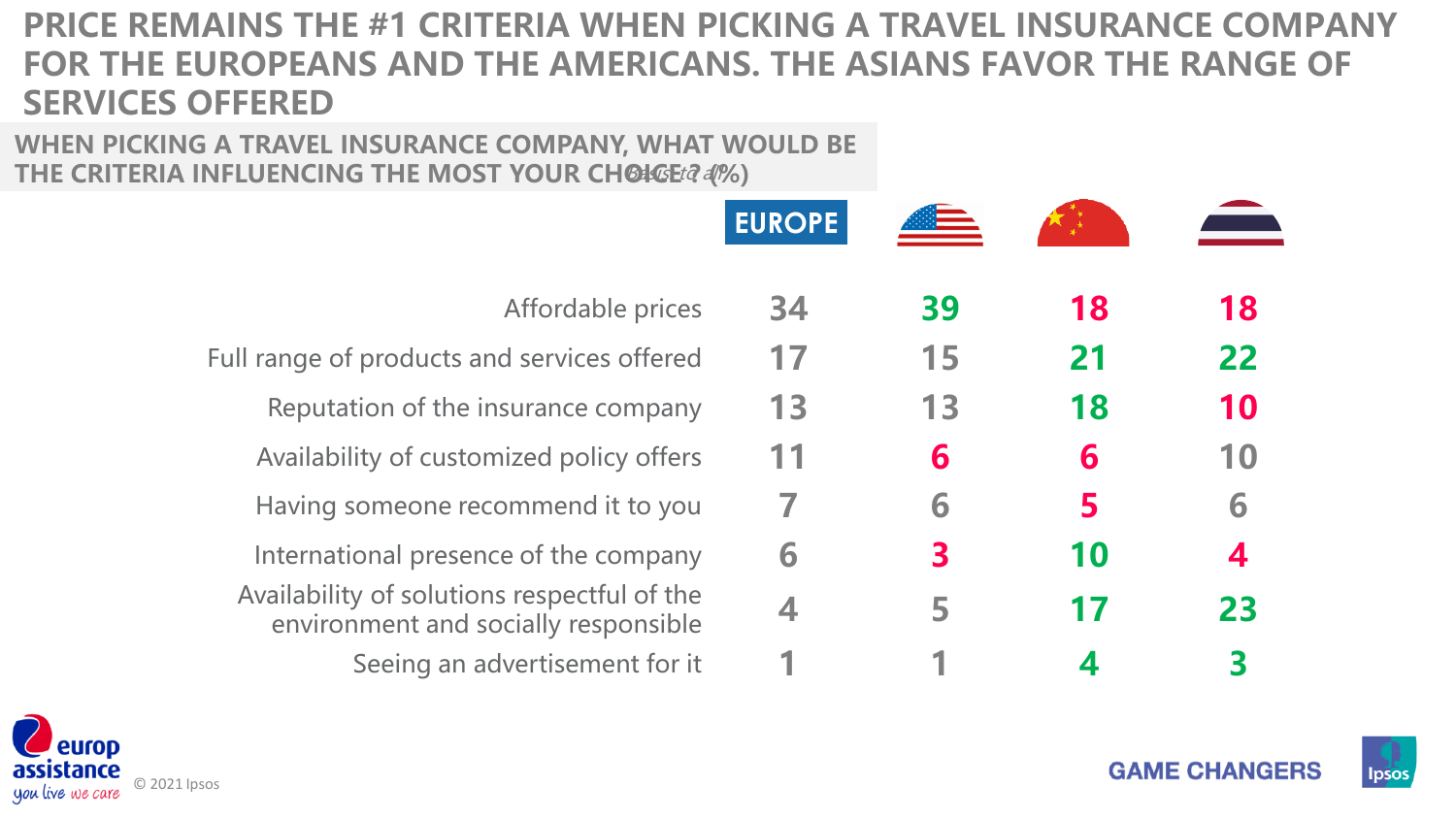## **THE PRICE IS THE MOST IMPORTANT CRITERIA FOR ALL THE EUROPEANS, EXCEPT FOR THE CZECH WHO ARE MORE SENSITIVE TO VARIETY OF PRODUCTS AND SERVICES**

**WHEN PICKING A TRAVEL INSURANCE COMPANY, WHAT WOULD BE THE CRITERIA INFLUENCING THE MOST YOUR CHOICE ? (%)** 

| Affordable prices                                                                         | 31 | 35 | 25             | 30 | 37 | 31 | 40 | 39               | 32                   | 32                       | 34           |
|-------------------------------------------------------------------------------------------|----|----|----------------|----|----|----|----|------------------|----------------------|--------------------------|--------------|
| Full range of products and<br>services offered                                            | 15 | 14 | 33             | 14 | 15 | 14 | 17 | 14               | 14                   | 15                       | 25           |
| Reputation of the insurance<br>company                                                    | 10 | 12 | 13             | 14 | 8  | 17 |    | 11               | 14                   | 9                        | 17           |
| Availability of customized<br>policy offers                                               | 16 | 14 | 5              | 16 | 12 | 12 | 6  | 12               | 11                   | 14                       | 7            |
| Having someone<br>recommend it to you                                                     | 8  | 5  | 12             | 5  |    | 5  | 10 | 7                | 9                    | 8                        | 5            |
| International presence of<br>the company                                                  | 6  | 11 | 5              | 9  | 4  | 9  | 5  | 7                |                      | 7                        | 3            |
| Availability of solutions<br>respectful of the<br>environment and socially<br>responsible | 5  | 3  | $\overline{2}$ | 4  | 5  | 4  | 3  | $\blacktriangle$ | 5                    | $\overline{\mathcal{A}}$ | 3            |
| Seeing an advertisement<br>for it<br>assistance<br>C 2021 Ipsos<br>you live we care       | 3  |    |                |    |    |    |    |                  | <b>GAME CHANGERS</b> | $\overline{\mathbf{z}}$  | <b>Ipsos</b> |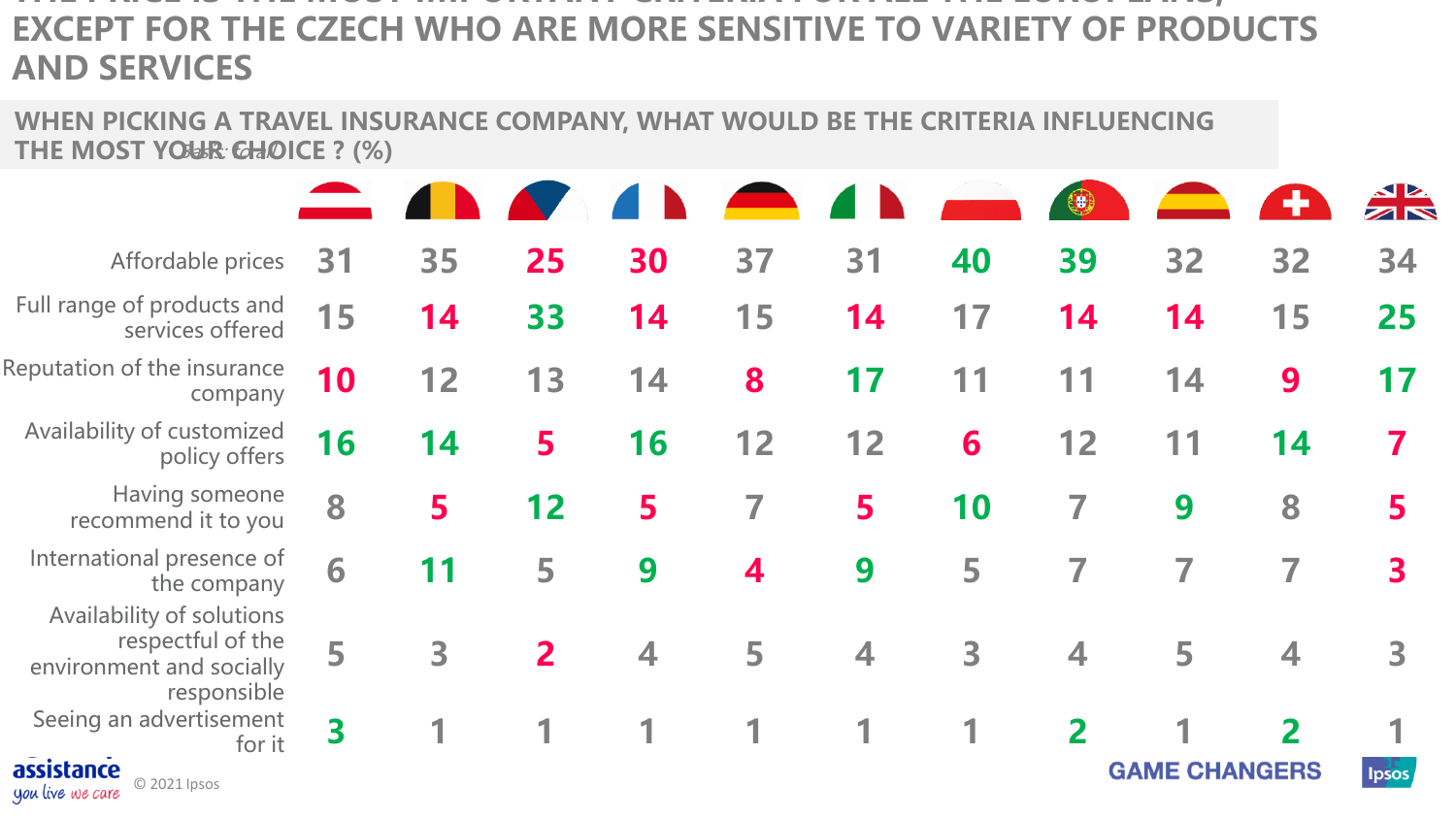## **WILLINGNESS TO PAY FOR ADDITIONAL SERVICES IS HIGH, ESPECIALLY IN ASIA. OVERALL, THE PREFERRED SERVICE IS THE SUPPORT AFTER RETURN**

#### **WOULD YOU BE WILLING TO PAY FOR THE FOLLOWING ADDITIONAL SERVICES IN**  YOUR TRAVEL INSURANCE COVID-19 RELATED SER<del>WIGES</del>? (%)

| If you got sick with COVID-19 while travelling, support for<br>56<br>47<br>79<br>85<br>the 14 days after your return<br>82<br>37<br>81<br>48<br><b>COVID PCR test</b> |  |
|-----------------------------------------------------------------------------------------------------------------------------------------------------------------------|--|
|                                                                                                                                                                       |  |
|                                                                                                                                                                       |  |
| 83<br>46<br>36<br>73<br><b>COVID</b> destination info                                                                                                                 |  |
| 74<br>31<br>77<br>44<br>COVID serology test                                                                                                                           |  |
| 78<br>43<br>35<br>71<br>Medical teleconsultation                                                                                                                      |  |
| Agent/ translator via phone while travelling to ensure better<br>41<br>77<br>31<br>71<br>organization and handling                                                    |  |
| 78<br>30<br>71<br>36<br>COVID symptom checker                                                                                                                         |  |
| 81<br>35<br>30<br>66<br><b>COVID Infoline</b>                                                                                                                         |  |
| 73<br>29<br>62<br>29<br>Telemedicine line or psychological support hotline                                                                                            |  |
| 66<br>23<br>21<br>55<br>Psychological support hotline                                                                                                                 |  |
| europ<br><b>WILLING TO PAY FOR AT LEAST</b><br>sistance<br>73<br>62<br>95<br>94<br>© 2021 Ipsos<br><b>ONE SERVICE</b><br>live we care                                 |  |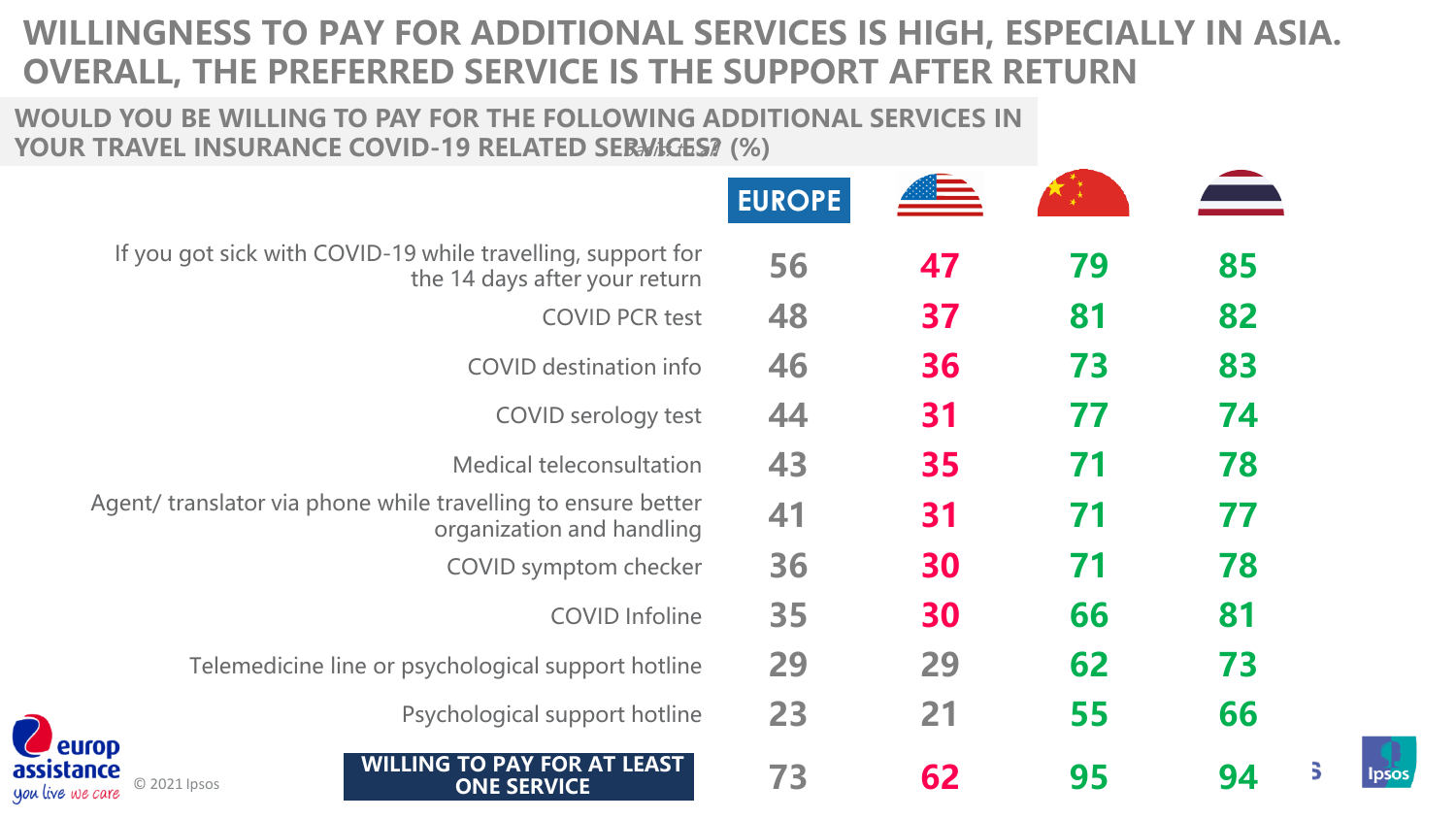## **ITALIANS, SPANIARDS AND PORTUGUESE ARE THE MOST WILLING TO PAY FOR ADDITIONAL SERVICES. BELGIANS, GERMANS AND POLES ARE THE LESS INTERESTED**

#### **WOULD YOU BE WILLING TO PAY FOR THE FOLLOWING ADDITIONAL SERVICES IN YOUR TRAVEL INSURANCE COVID-19 RELATED SERVICES? (%)** Basis: to all

|                                                              |    |    |    |    |    |    |    | ⊕  |    |    |    |
|--------------------------------------------------------------|----|----|----|----|----|----|----|----|----|----|----|
| Support for the 14 days<br>after return if sick              | 56 | 46 | 56 | 58 | 47 | 64 | 49 | 70 | 67 | 56 | 54 |
| <b>COVID PCR test</b>                                        | 46 | 43 | 52 | 39 | 40 | 60 | 43 | 68 | 60 | 42 | 51 |
| <b>COVID</b> destination info                                | 45 | 38 | 49 | 39 | 39 | 55 | 43 | 65 | 57 | 43 | 45 |
| COVID serology test                                          | 37 | 37 | 43 | 42 | 33 | 60 | 39 | 69 | 59 | 35 | 39 |
| Medical teleconsultation                                     | 44 | 37 | 48 | 41 | 34 | 52 | 42 | 60 | 51 | 38 | 41 |
| Agent/ translator via phone<br>while travelling              | 41 | 35 | 46 | 39 | 34 | 51 | 44 | 55 | 48 | 37 | 36 |
| COVID symptom checker                                        | 37 | 26 | 34 | 31 | 33 | 46 | 32 | 51 | 43 | 33 | 35 |
| <b>COVID Infoline</b>                                        | 35 | 29 | 34 | 31 | 28 | 44 | 34 | 56 | 46 | 33 | 32 |
| Telemedicine line                                            | 28 | 22 | 32 | 30 | 23 | 34 | 30 | 48 | 37 | 27 | 24 |
| Psychological support                                        | 22 | 20 | 18 | 23 | 18 | 27 | 26 | 39 | 32 | 20 | 18 |
| WILLING TO PAY FURE<br><b>AT LEAST ONE</b><br><b>SERVICE</b> | 76 | 68 | 80 | 71 | 67 | 81 | 68 | 85 | 81 | 75 | 72 |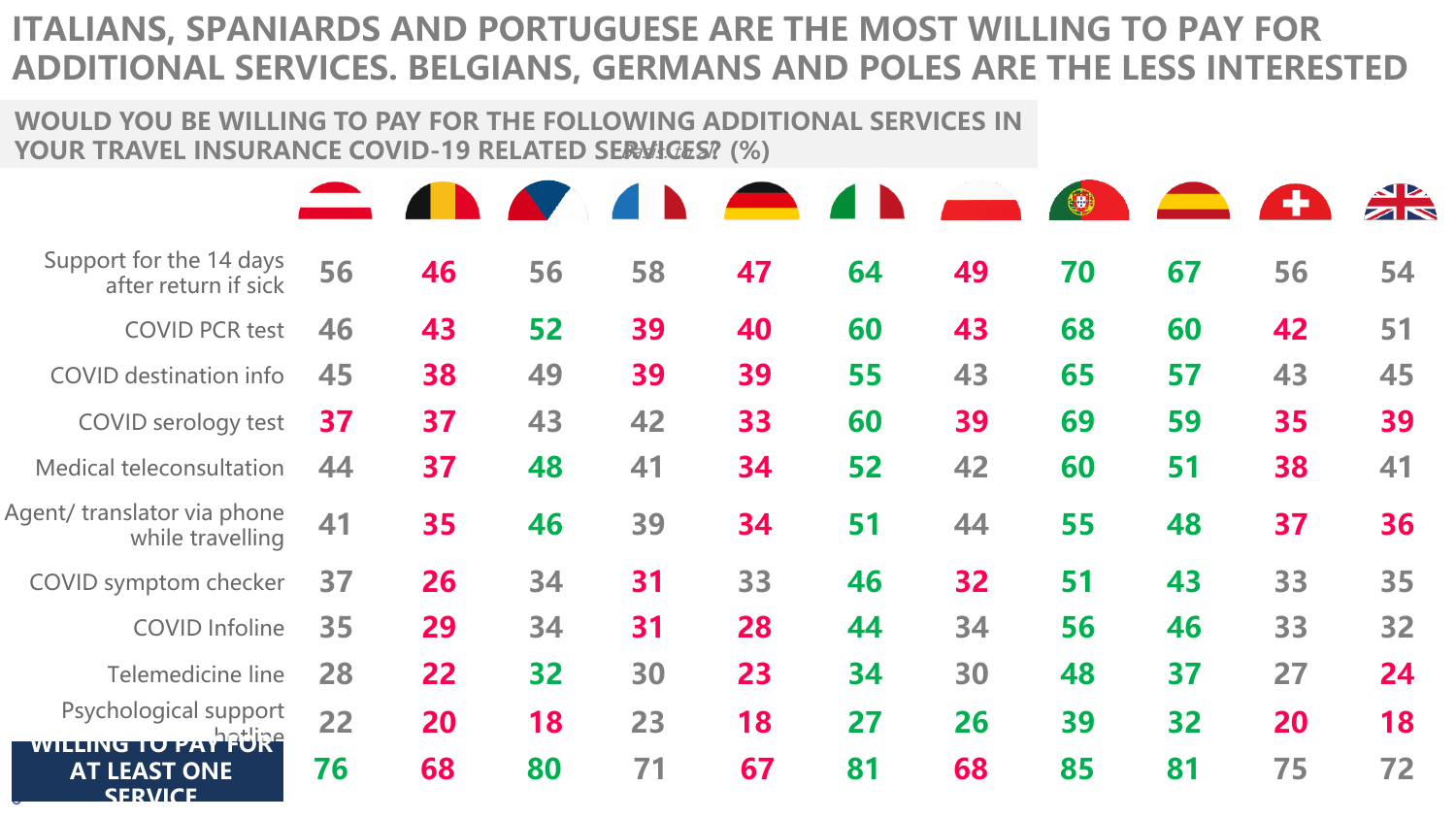## **IF THE CHINESE AND THE THAIS ARE THE MOST LIKELY TO PURCHASE A TRAVEL INSURANCE FOR THEIR NEXT TRIP, THE CZECHS AND THE BRITISH ARE THE MOST CONVINCED TO DO SO**

**FOR YOUR NEXT TRIPS, HOW LIKELY ARE YOU TO PURCHASE A TRAVEL INSURANCE?** 

**(%)** Basis: to all



**assistance**<br>you live we care © 2021 Ipsos

europ

**Very likely Somewhat likely Somewhat unlikely Very unlikely DK**

**GAME CHANGERS** 

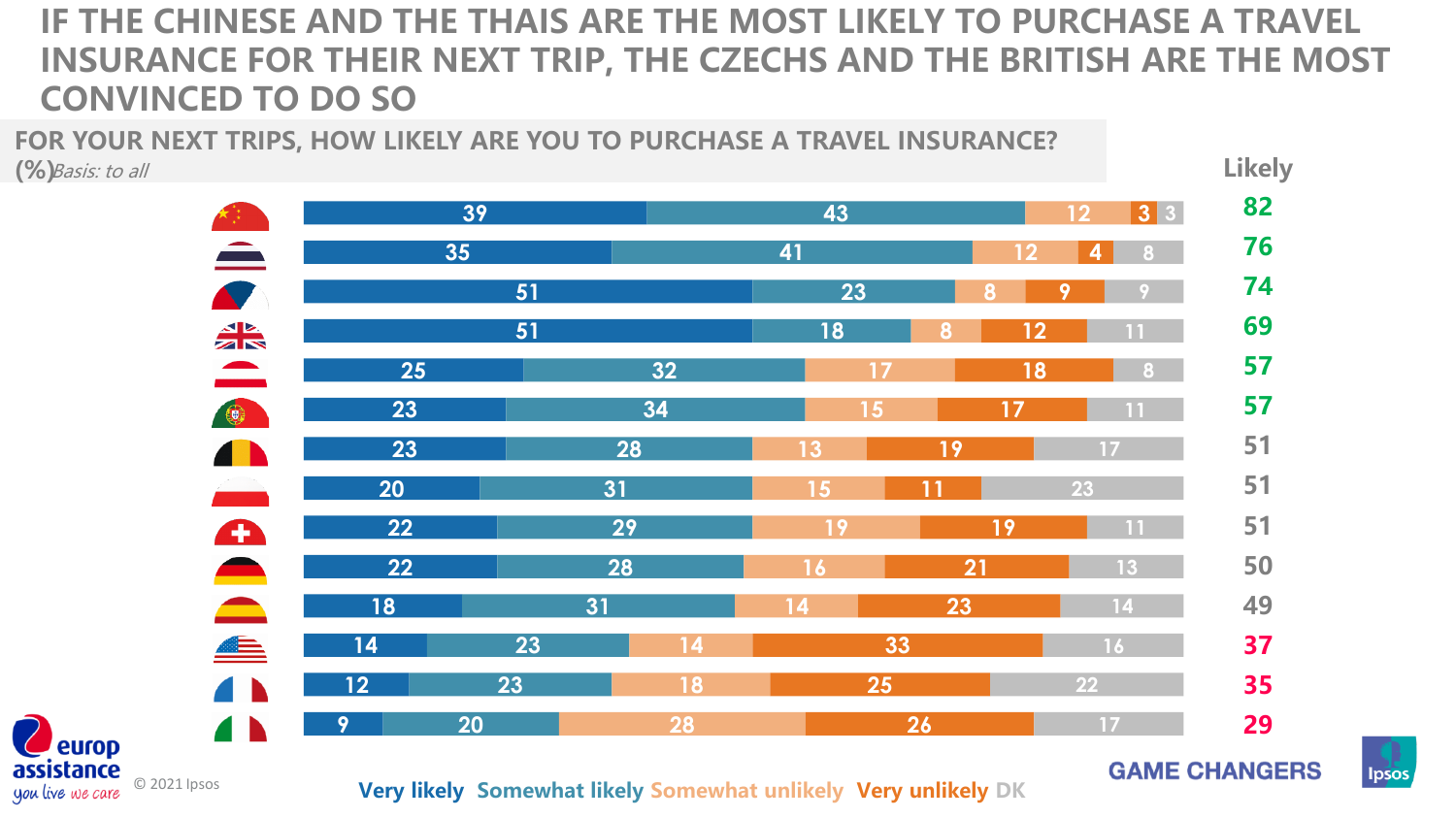## **THE CHINESE, CZECHS, AND THE BRITISH ARE THE MORE INFLUENCED BY THE PANDEMIC CONTEXT WHEN IT COMES TO PURCHASE A TRAVEL INSURANCE**



**SIStance**<br>live we care © 2021 Ipsos **likely to purchase Likely to purchase** No chance Unlikely to purchase More unlikely to purchase